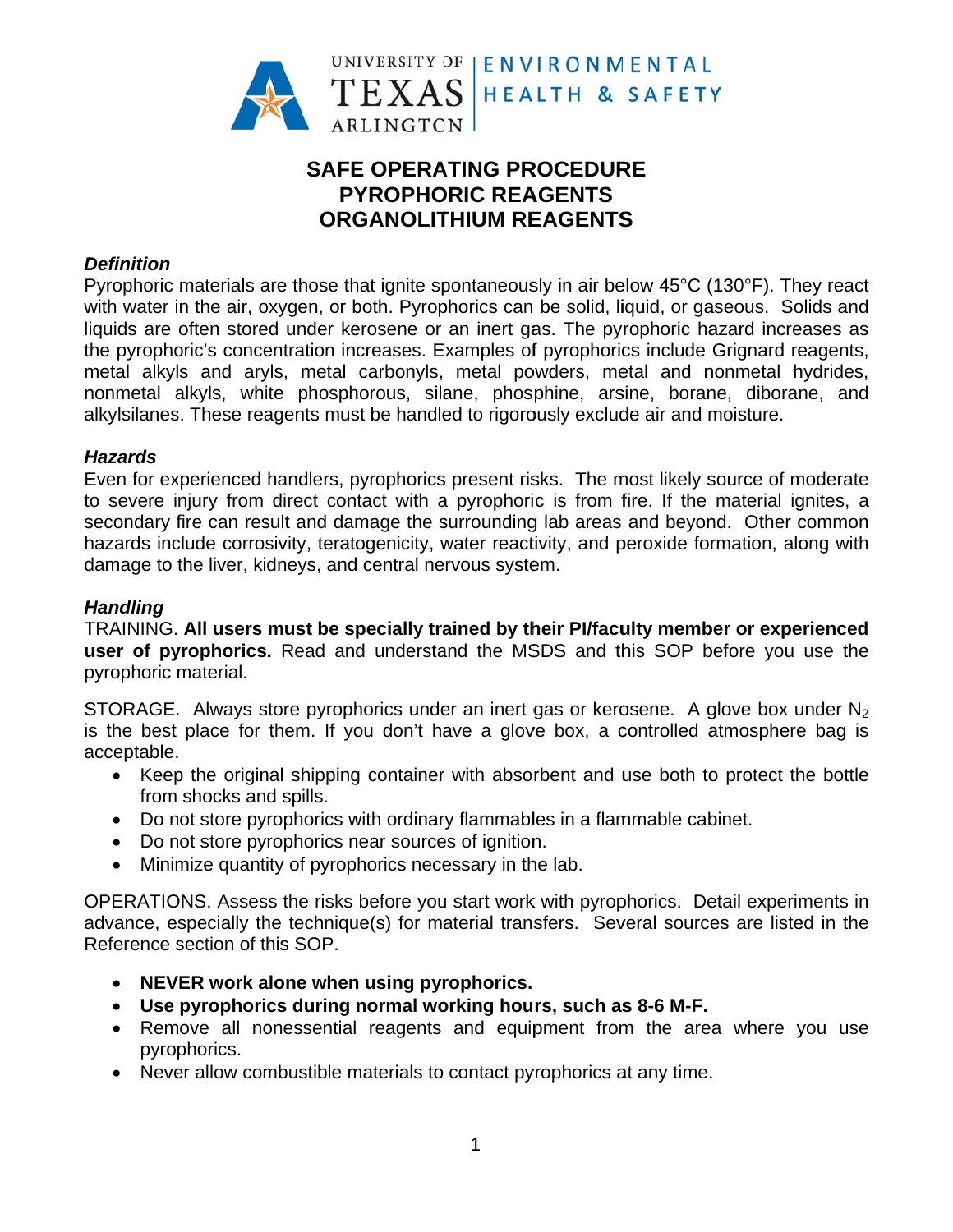

#### UNIVERSITY OF | ENVIRONMENTAL TEXAS HEALTH & SAFETY

- ARLINGTON • Never return unused pyrophorics to the original container. Small amounts of impurities may be introduced into the container, which may cause a fire or explosion.
- Many pyrophoric chemicals release noxious or flammable gases, so handle pyrophorics in a fume hood with a spill tray. Keep the sash at the lowest possible height.
- Conduct operations in a manner to prevent the pyrophoric's exposure to the atmosphere. Several techniques, depending on the physical state and quantity of pyrophorics used, are available to you. These techniques range from use of gas-tight syringes to glove boxes.
- Transfer pyrophorics by syringe fitted with a lockable needle to prevent the needle from being dislodged accidentally. For the transfer of large amounts use a cannula pressurized by an inert gas. However, carefully avoid over-pressuring containers.
- Use small syringes. If handling more than 20 mL of sample, use a cannula for transfer or use a 20 mL syringe repeatedly.
- Keep dry sand nearby as a fire extinguishing medium. A small beaker or two of sand is useful to extinguish any fire that occurs at the syringe tip and to receive any last drops of reagent from the syringe.
- Evacuated glassware can implode and eject flying glass and splattered chemicals. Conduct vacuum work involving pyrophorics in a fume hood or glove box.
- Vacuum pumps should be rated for use with pyrophoric chemicals.
- Protect mechanical vacuum pumps by using cold traps and, where appropriate, filters to prevent particulate release. Vent the exhaust from the pumps into an exhaust hood.

## *P Personal P Protective E Equipment t (PPE)*

- 1. Wear chemical splash goggles or safety glasses that meet the **Practice for Occupational** and Educational Eye and Face Protection (ANSI Z.87.1 1989) standard. If the potential for splashing or a highly exothermic reaction exists, wear a face shield over your safety glass ses. Ord protection. dinary prescription eyeglasses will not provide you with sufficient eye
- 2. In addition, you should use a portable device such as a Unishield to protect your face and body. Safety shielding is required any time a risk of explosion, splashing, or a highly exothermic reaction is present. If you don't have a portable shield, you must use pyrophoric chemicals in a fume hood with the sash in the lowest feasible position.
- 3. Long Cuff gloves with thin mil nitrile under them are the appropriate hand protection. If these are unavailable, wear nitrile gloves underneath neoprene gloves.
- 4. Do not wear a lab coat or apron made from an easily-ignited material like nylon or polyester. Instead wear a fire-resistant lab coat such as Nomex. Your clothes should be cotton or wool instead of synthetic materials, which when burned melt and adhere to your skin.
- 5. Of course, you should always wear long sleeves, long pants, and completely-closed shoe es.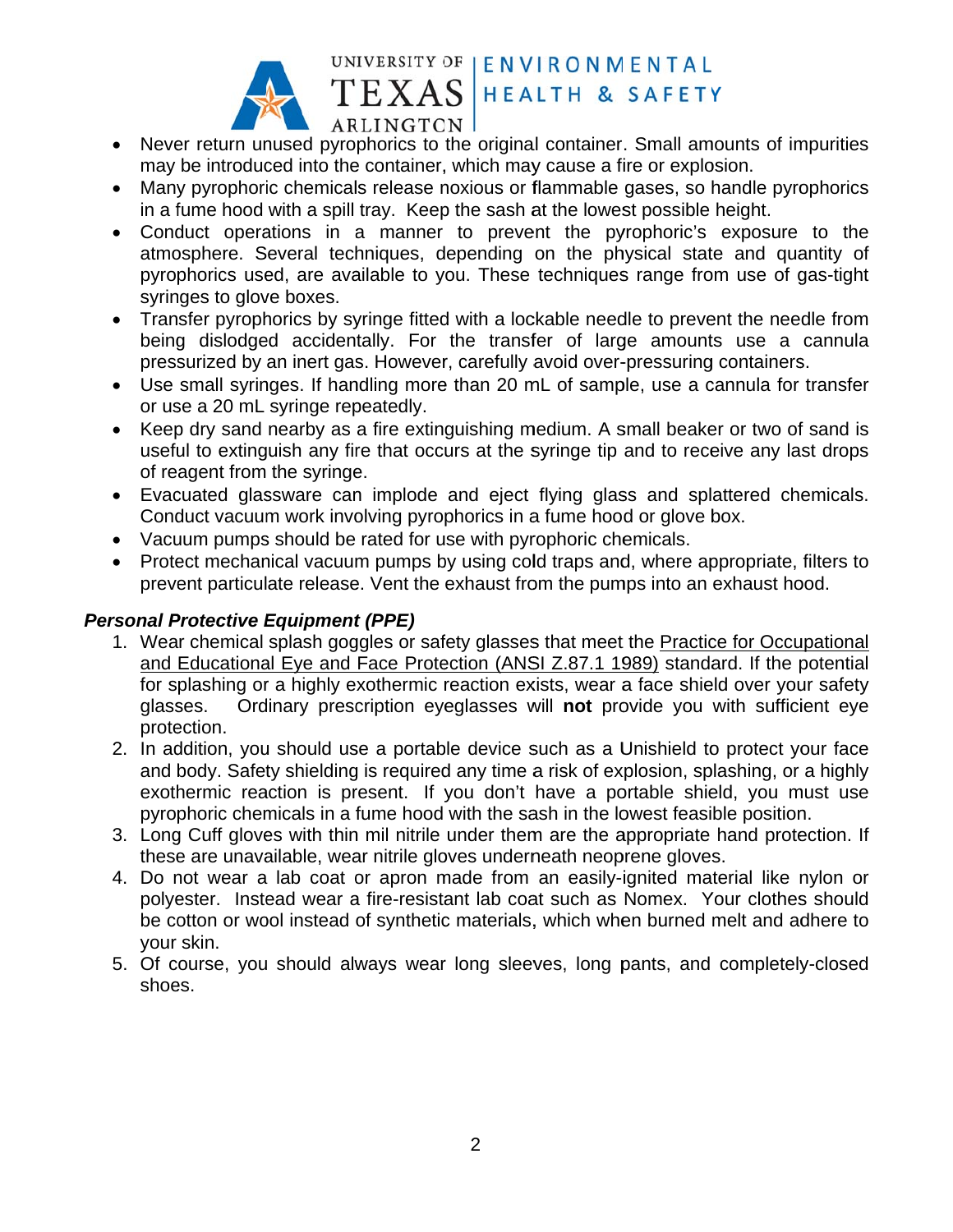

## **Disposal**

- 1. Do not leave a container with any residue of pyrophoric materials open to the atmosphere.
- 2. To destroy pyrophorics, transfer any unused or unwanted materials to an appropriate reaction flask for hydrolysis and/or neutralization with adequate cooling.
- 3. Rinse the essentially empty container three times with an inert dry solvent; then neutralize or hydrolyze this rinse solvent.
- 4. After you triple-rinse the container, leave it open in back of a hood or glove box at a safe location for at least a week. After the week, triple-rinse the container again.
- 5. Dispose of all materials contaminated with pyrophorics as hazardous waste.
- 6. Do not mix neutralized pyrophorics with other hazardous waste, especially flammables. Keep them in a separate container.
- 7. Do not leave pyrophoric waste open overnight in the laboratory. It must be properly contained to prevent fires.
- 8. Call EH&S (817-272-2185) and request pickup of the waste materials that day. Specify that you have pyrophoric waste and that you need same-day pickup.

## **Small Spills**

Anticipate small spills by having the appropriate cleanup equipment readily available, such as sand. The appropriate cleanup supplies can be determined by consulting the MSDS. You should do this prior to using any pyrophoric chemical. Spill control materials for oxidizers are designed to be inert and will not react with the reagent.

#### **Emergency Procedures**

As described above, use dry sand or powdered lime to completely smother and cover any small spill that occurs.

Do not attempt to handle a large spill of pyrophoric materials yourself. Turn off all ignition sources and vacate the laboratory immediately. Call UTA Police Dispatch for assistance, 817-272-3003. Remain on the scene, but at a safe distance, to receive and provide information to safety personnel when they arrive.

The recommended fire extinguisher is a standard dry powder (ABC) type. Class D extinguishers are recommended for combustible solid metal fires (e.g., Na, LAH), but not for organolithium reagents. Do not use carbon dioxide or water fire extinguishers as these types of extinguishers can actually enhance the combustion of some pyrophoric compounds.

If you are exposed to pyrophoric materials, or on fire, wash yourself with copious amounts of water in the safety shower and seek medical attention immediately.